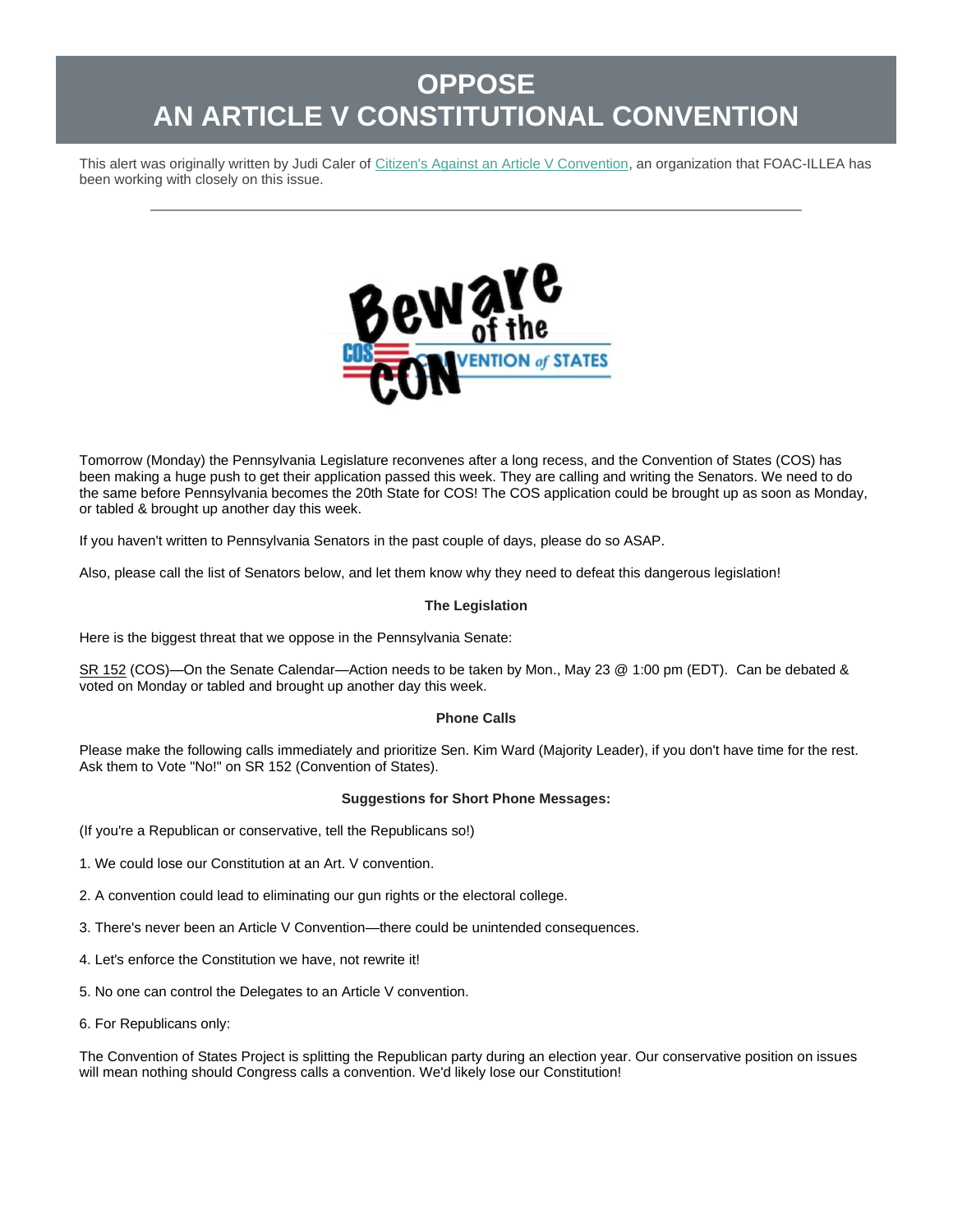| Senator:                                                                                  | Office phone:      |
|-------------------------------------------------------------------------------------------|--------------------|
| Sen. Kim L. Ward* (R)<br>Majority Leader: Ask her not to<br>bring SR 152 to a floor vote! | $(717) 787 - 6063$ |
| Sen. Ryan P. Aument (R)                                                                   | $(717) 787 - 4420$ |
| Sen. Lisa Baker (R)                                                                       | $(717) 787 - 7428$ |
| Sen. Camera Bartolotta (R)                                                                | $(717) 787 - 1463$ |
| Sen. Michele Brooks (R)                                                                   | $(717) 787 - 1322$ |
| Sen. Patrick M. Browne (R)                                                                | $(717) 787 - 1349$ |
| Sen. Christopher Gebhard (R)                                                              | $(717) 787 - 5708$ |
| Sen. John R. Gordner (R)                                                                  | $(717) 787 - 8928$ |
| Sen. Scott E. Hutchinson (R)                                                              | $(717) 787 - 9684$ |
| Sen. Bob Mensch (R)                                                                       | $(717) 787 - 3110$ |
| Sen. Mike Regan (R)                                                                       | $(717) 787 - 8524$ |
| Sen. Devlin Robinson (R)                                                                  | $(717) 787 - 5839$ |
| Sen. Mario M. Scavello (R)                                                                | $(717) 787 - 6123$ |
| Sen. Robert M. Tomlinson (R)                                                              | $(717) 787 - 5072$ |
| Sen. Elder A. Vogel Jr. (R)                                                               | $(717) 787 - 3076$ |
| Sen. Gene Yaw (Independent)                                                               | $(717) 787 - 3280$ |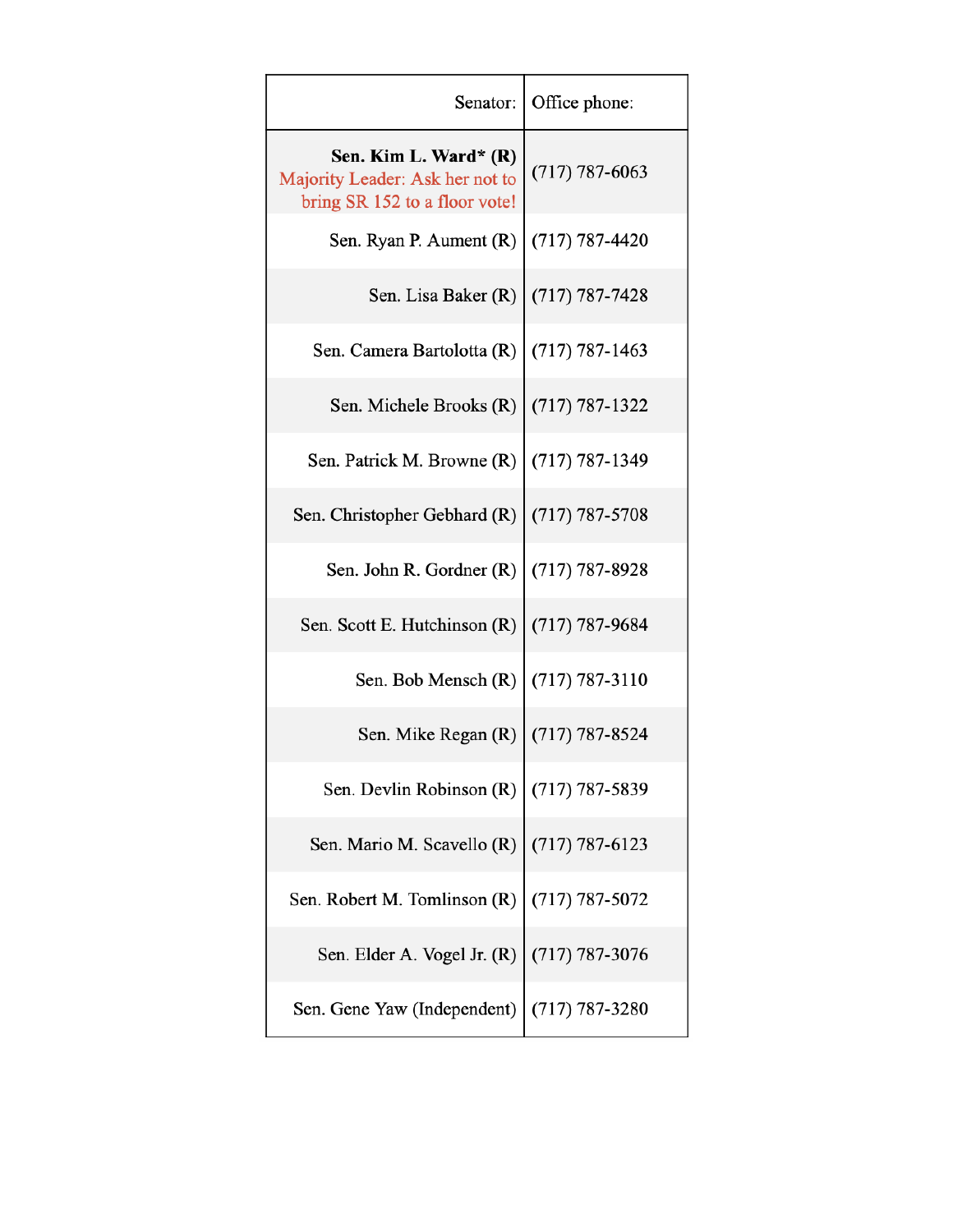## **Talking Points for Letters**

Here are some talking points that you can select from or write your own letter:

["States have no Power to Control Delegates to an Article V Convention"](https://r20.rs6.net/tn.jsp?f=001Mq-AQr2l2FDhYDhD3u1c8VJkfHVEM_GP9b12N1jqw8BCqoFq_bP0tyZj8e_6rt51qcOOwNIc4LBR556Wx5zEvGjUTnth99vxJBVUr1pm_IwM9DAZ8c2iAHhMXEKektMeb2Zi5xdEEsLNHnFHgnr1De_DGcEVNqmwXQompiNgL0ajxp9Bo2OhVfES5B8W3y-dZQxHcYw2HSIBy5svda30s4YnOLhop_ppbDWESx6ON6FKEmR8PCaMflwnThP_O_NxgjKOICAo1nkCMJ_TDMJ5NR18MTsTPP8jfSZ6MgZOPfH4wSLNKcsIBFD7uP6jHVx2rBzUMZzrU6gVvk6EVyDD0w==&c=x89Bz-wZxTGIvG78xwBfUVoqKg-Tb6n6uNdbgc6k7XA8UTY13wYp0g==&ch=3JiCMJQhV5fWVuOHB1SzuW0sa9QP20eM3xGRzBaspr6kw6v6gX4d7g==) (flyer) shows that those who promise that State Legislators will select and control the Delegates are making stuff up! Delegates have the self-evident Right "to alter or to abolish" the existing state & federal governments. Thus no one has power over Delegates.

["Dark Money—Not the Grassroots—Is Behind the Convention of States Organizations \(COS\)"](https://r20.rs6.net/tn.jsp?f=001Mq-AQr2l2FDhYDhD3u1c8VJkfHVEM_GP9b12N1jqw8BCqoFq_bP0tyZj8e_6rt51jJeBWXHDG6Qa4XDTW9GLPjNrOWpvXmVQy8_4Wbe9Pk-x8ZeVq24CgmX2cKNkwu_Qp2dmsMGlVplDrz6kiv8iQoVPWI0aX7_1pllDykKsZMFLiTSI6k0h6FaxqZKpwhbOBT4YaehxjvQL9_Jswky8Gj_509WGx0wv_stmFF0Sk2y4oHrz-Ize7WlLWWIXYGgbgGhDnz_mkb8Vxu62DcEuxHc3yRQ8YNBO3vRMfzNsrEuY2vqHnlcoYMmqyL-zYJXOlDhUdsDHXI3Rsk-ZJ8F-lg==&c=x89Bz-wZxTGIvG78xwBfUVoqKg-Tb6n6uNdbgc6k7XA8UTY13wYp0g==&ch=3JiCMJQhV5fWVuOHB1SzuW0sa9QP20eM3xGRzBaspr6kw6v6gX4d7g==) proves that almost 2/3 of the money driving COS's effort to apply to Congress for a constitutional convention under Article V of the US Constitution, is coming from major donors giving COS \$5,000 to \$2,000,000 over the latest 3 years of reporting available. Why are multi-millionaires and billionaires trying to get their hands on our Constitution?

The ["Phony Petitions & Polls"](https://r20.rs6.net/tn.jsp?f=001Mq-AQr2l2FDhYDhD3u1c8VJkfHVEM_GP9b12N1jqw8BCqoFq_bP0tyZj8e_6rt51TOZxFEkhALL1E7sqyN9wry3cPMHm-rAzr6Zo9JXPZq5TW-XfK7xgkEuTZ0IHVtg7ll_HByKfGqj6lw3ymqRV03isyPCQYaYsY7c538DEP5R_oQUDFh3I7fnQfqucmUqji0fIlVJEvhIxAJOVt2vSeL_ChH1Gev2FEFI0PX_yDBP6UPv-xy4R87wHwkt3I7IoAnLnUI94cHjyyNksPR4fmWb9KVa9pm9TWBRxghmwngBFbwgqCd00t0Ys050GvyHJYR8sem3cNt1XlKYFUgMMrQ==&c=x89Bz-wZxTGIvG78xwBfUVoqKg-Tb6n6uNdbgc6k7XA8UTY13wYp0g==&ch=3JiCMJQhV5fWVuOHB1SzuW0sa9QP20eM3xGRzBaspr6kw6v6gX4d7g==) flyer describes how the Convention of States Project (COS) showcases unverified data to deceive legislators into believing their constituents are demanding a "convention of states" in order to influence legislators' votes. But as the flyer shows, Meckler can't guarantee his signatures are valid.

The ["Brilliant Men"](https://r20.rs6.net/tn.jsp?f=001Mq-AQr2l2FDhYDhD3u1c8VJkfHVEM_GP9b12N1jqw8BCqoFq_bP0tyZj8e_6rt510EQICPrFBmBASdl-Pp0DqMySiU5DP3v2Usa0fzuy1uB0J4gejlBUB4vCWoLx533bv8yHmRkq742iswQYsh1rqnVEJWq7B4XchNXsNRnInKi9cYHi6OG8cfZOY3nYMy0xshwBKzrnbL4BDP8ey7LLllFjuNYow68a0_AVm0ri1h8LyTLHvLBFMB4ufytZGIL86CDj0aMP6LS_BZXvx0ltCT8c5rXPLrWmakFEMUTLZmVQrZjfoOh-D-v4NmU2sAAXshvZFd-M4tKXqNr7nFzvTQ==&c=x89Bz-wZxTGIvG78xwBfUVoqKg-Tb6n6uNdbgc6k7XA8UTY13wYp0g==&ch=3JiCMJQhV5fWVuOHB1SzuW0sa9QP20eM3xGRzBaspr6kw6v6gX4d7g==) flyer shows that James Madison, Alexander Hamilton, four US Supreme Court Justices, and other jurists and scholars warned that Delegates to an Article V convention can't be controlled.

# **For Republicans Only:**

Republican legislators are big on gun rights in Pennsylvania, and the largest state gun rights organization there is on our side. So, the following arguments might resonate with Republicans:

["An Article V Convention Made Easy"](https://r20.rs6.net/tn.jsp?f=001Mq-AQr2l2FDhYDhD3u1c8VJkfHVEM_GP9b12N1jqw8BCqoFq_bP0tyZj8e_6rt51SAKrlGicbtUG54HuPhTbpoaYWp0ycNznUaaVrd5BAzM5qLarUxuJ9IRojSyhlrHWJ9HiYKhnQLvBZ6tq0dd_ag8tWSn_FrJ1FQ3cx1Trri1g2wouaKVDnX4omQwsxcJEYaQV4yp5HPKJRJnCnRctRf77hre0iaAFB2UPx4eWOSvBMt9zYsM4xlvOSaf9OjJuJFKbdy-AE87hvZ_uD-eeHNBjac7YqfF62lKsvOnHY8JGpqNW5upDoZKF1Q-ayI1obnAXT7WsO19fuBXsVP9Irg==&c=x89Bz-wZxTGIvG78xwBfUVoqKg-Tb6n6uNdbgc6k7XA8UTY13wYp0g==&ch=3JiCMJQhV5fWVuOHB1SzuW0sa9QP20eM3xGRzBaspr6kw6v6gX4d7g==) shows why Delegates to an Article V Convention have the power to throw off the Constitution we have and set up a new one, with a new and easier mode of ratification.

And COS board member Robert P. George has co-drafted [a new constitution](https://r20.rs6.net/tn.jsp?f=001Mq-AQr2l2FDhYDhD3u1c8VJkfHVEM_GP9b12N1jqw8BCqoFq_bP0tyZj8e_6rt51upyJ1TqiV2cLB6KPd0h1TlZQLpAMw5l6xOm-nkya5aDZGvlFqagr4nDucww_ofdMx8jjLBCP7tFMyzRbD7Pcp67M4ralavXI-l9zle01s5kmgB9Pn-gHIYTLvMh3iV-w0wn4HIPV1DDmoU0XSnLI7XrX0cw-Yg8AiTY6c9qp7HeDuI9S8gQ94oVr_Pb7adaEpnMSbG8vgO_JM1xIdePMo_5XbQpmJl8mCmkzfW9XvNV4JvtArZu8_KhUXhW3E67wdXNVr2FYubw_tYRRSNLS-Q==&c=x89Bz-wZxTGIvG78xwBfUVoqKg-Tb6n6uNdbgc6k7XA8UTY13wYp0g==&ch=3JiCMJQhV5fWVuOHB1SzuW0sa9QP20eM3xGRzBaspr6kw6v6gX4d7g==) which grants massive powers to the federal gov't & imposes gun control with red flag confiscations!

# **Or, also on the gun-rights issue:**

On Nov. 8, 2021, in a veiled threat at a legislative roundtable discussion with several Republican Senators present, Mark Meckler, President of the Convention of States Project (COS), told the leader of the largest Pennsylvania firearm rights organization, [FOAC-](https://r20.rs6.net/tn.jsp?f=001Mq-AQr2l2FDhYDhD3u1c8VJkfHVEM_GP9b12N1jqw8BCqoFq_bP0tyZj8e_6rt515cMHsD_Wd1UZIJfpVhZ5sGc0gkAd5zT4-nuf7uGuhiGQJs57Ry9tlb0vCckqvl2Tc3UNzZz1FurcZIeG4nIr8dFG1DqZY4XTflrXMUaxUky739o1MEbXV0ygrPKwrq_6tUTBCKLmJD6Xq4gkdDvgwUmyvL54_gn9i9dSPvNiKaTmGHdEs7K3Hia2IYwLaMKO14hBpx0zLr2CmRITu_QIssSp09xKJEJfWlc2DXrFD5NEDlWTcEGGOQxJrf5ptWLU5Xm9ZGQaDDdIBxkeCt0u0w==&c=x89Bz-wZxTGIvG78xwBfUVoqKg-Tb6n6uNdbgc6k7XA8UTY13wYp0g==&ch=3JiCMJQhV5fWVuOHB1SzuW0sa9QP20eM3xGRzBaspr6kw6v6gX4d7g==)[ILLEA,](https://r20.rs6.net/tn.jsp?f=001Mq-AQr2l2FDhYDhD3u1c8VJkfHVEM_GP9b12N1jqw8BCqoFq_bP0tyZj8e_6rt515cMHsD_Wd1UZIJfpVhZ5sGc0gkAd5zT4-nuf7uGuhiGQJs57Ry9tlb0vCckqvl2Tc3UNzZz1FurcZIeG4nIr8dFG1DqZY4XTflrXMUaxUky739o1MEbXV0ygrPKwrq_6tUTBCKLmJD6Xq4gkdDvgwUmyvL54_gn9i9dSPvNiKaTmGHdEs7K3Hia2IYwLaMKO14hBpx0zLr2CmRITu_QIssSp09xKJEJfWlc2DXrFD5NEDlWTcEGGOQxJrf5ptWLU5Xm9ZGQaDDdIBxkeCt0u0w==&c=x89Bz-wZxTGIvG78xwBfUVoqKg-Tb6n6uNdbgc6k7XA8UTY13wYp0g==&ch=3JiCMJQhV5fWVuOHB1SzuW0sa9QP20eM3xGRzBaspr6kw6v6gX4d7g==) that the supposed 90,000 Pennsylvanians Meckler "represents" won't support their constitutional carry legislation unless the gun group reverses its position and supports COS!

Meckler: "The question was asked, will this help pass constitutional carry? The answer is 'hell yes, it will!' Because right now, our activists are very angry with gun rights organizations in this state. And they'll not support anything that these gun organizations are doing, because they're now sworn enemies on Article V."

If that's the kind of support the Second Amendment is getting from COS, Pennsylvania mustn't let COS get their hands on our Constitution!

# **Also For Republicans Only:**

In an article in the Federalist, Elaine Donnelly asks the question, "What makes you think that only conservatives would show up to an [Article V constitutional convention?](https://r20.rs6.net/tn.jsp?f=001Mq-AQr2l2FDhYDhD3u1c8VJkfHVEM_GP9b12N1jqw8BCqoFq_bP0tyZj8e_6rt51xl1HPZwspGMLTsS4t_uKYKBjFs1tJzPf8fHNxDL4N_5ezihqtenigS1St5VdqyxKsHeHei6C5qf8KVUVSWGUgtBMb1-AeuY0rxh5mruf8GSH0Q3BXE0DivPdV2aL7SxBdOV4sHFK28P8U1G4IuRCzoH1EvG6X1UyMrELOIkm3rmXnrjOxMLcmaQWBMCHEvfNXxrGmRpxDpv1-o3W3G1WCvB1dCUMCv5_xoSD-M8IvdhRP4vS7xxHT8OMMWtLRTAx678xLWb3p31h0LrN8ddPLQ==&c=x89Bz-wZxTGIvG78xwBfUVoqKg-Tb6n6uNdbgc6k7XA8UTY13wYp0g==&ch=3JiCMJQhV5fWVuOHB1SzuW0sa9QP20eM3xGRzBaspr6kw6v6gX4d7g==) She points out that "Participants would include not just conservative Republicans, but Democrats, RINOs, socialists, Green New Dealers, Supreme Court packers, gun controllers, police de-funders, big spenders, Roe v. Wade codifiers, teacher unions, Anthony Fauci fans, Electoral College critics, race-obsessed wokesters, social justice warriors, and peaceniks who would balance the federal budget by disbanding the Department of Defense."

#### **Your Letter:**

Please write all 49 Pennsylvania Senators and let them know why they should Vote "No" on SR 152 and any other applications asking Congress to call an Article V convention, including SR 67, SR 127, & SR 227.

Copy the addresses below as a block into "BCC," and copy your own address into the "To" box; and place the bill# & description, e.g. Art. V convention, and perhaps something catchy on the subject line. Then write the Independent and scroll for the Democrats.

Senate Republicans (28)—Dear Senator (If you're a Republican or conservative, tell the Republicans so):

**[dargall@pasen.gov,](mailto:dargall@pasen.gov) [raument@pasen.gov,](mailto:raument@pasen.gov) [lbaker@pasen.gov,](mailto:lbaker@pasen.gov) [cbartolotta@pasen.gov,](mailto:cbartolotta@pasen.gov) [mbrooks@pasen.gov,](mailto:mbrooks@pasen.gov) [pbrowne@pasen](mailto:pbrowne@pasen.gov) [.gov,](mailto:pbrowne@pasen.gov) [jcorman@pasen.gov,](mailto:jcorman@pasen.gov) [jdisanto@pasen.gov,](mailto:jdisanto@pasen.gov) [cdush@pasen.gov,](mailto:cdush@pasen.gov) [cgebhard@pasen.gov,](mailto:cgebhard@pasen.gov) [jfunk@pasen.gov,](mailto:jfunk@pasen.gov) [shutchinson@](mailto:shutchinson@pasen.gov) [pasen.gov,](mailto:shutchinson@pasen.gov) [Wlangerholc@pasen.gov,](mailto:Wlangerholc@pasen.gov) [Dlaughlin@pasen.gov,](mailto:Dlaughlin@pasen.gov) [smartin@pasen.gov,](mailto:smartin@pasen.gov) [dmastriano@pasen.gov,](mailto:dmastriano@pasen.gov) [bmensch@pasen.](mailto:bmensch@pasen.gov) [gov,](mailto:bmensch@pasen.gov) [senatorkristin@pasen.gov,](mailto:senatorkristin@pasen.gov) [joepittman@verizon.net,](mailto:joepittman@verizon.net) [mregan@pasen.gov,](mailto:mregan@pasen.gov) [drobinson@pasen.gov,](mailto:drobinson@pasen.gov) [mscavello@pasen.gov,](mailto:mscavello@pasen.gov) [pstefano@pasen.gov,](mailto:pstefano@pasen.gov) [rtomlinson@pasen.gov,](mailto:rtomlinson@pasen.gov) [evogel@pasen.gov,](mailto:evogel@pasen.gov) [jward@pasen.gov,](mailto:jward@pasen.gov) [kward@pasen.gov,](mailto:kward@pasen.gov) [gyaw@pasen.gov,](mailto:gyaw@pasen.gov)**